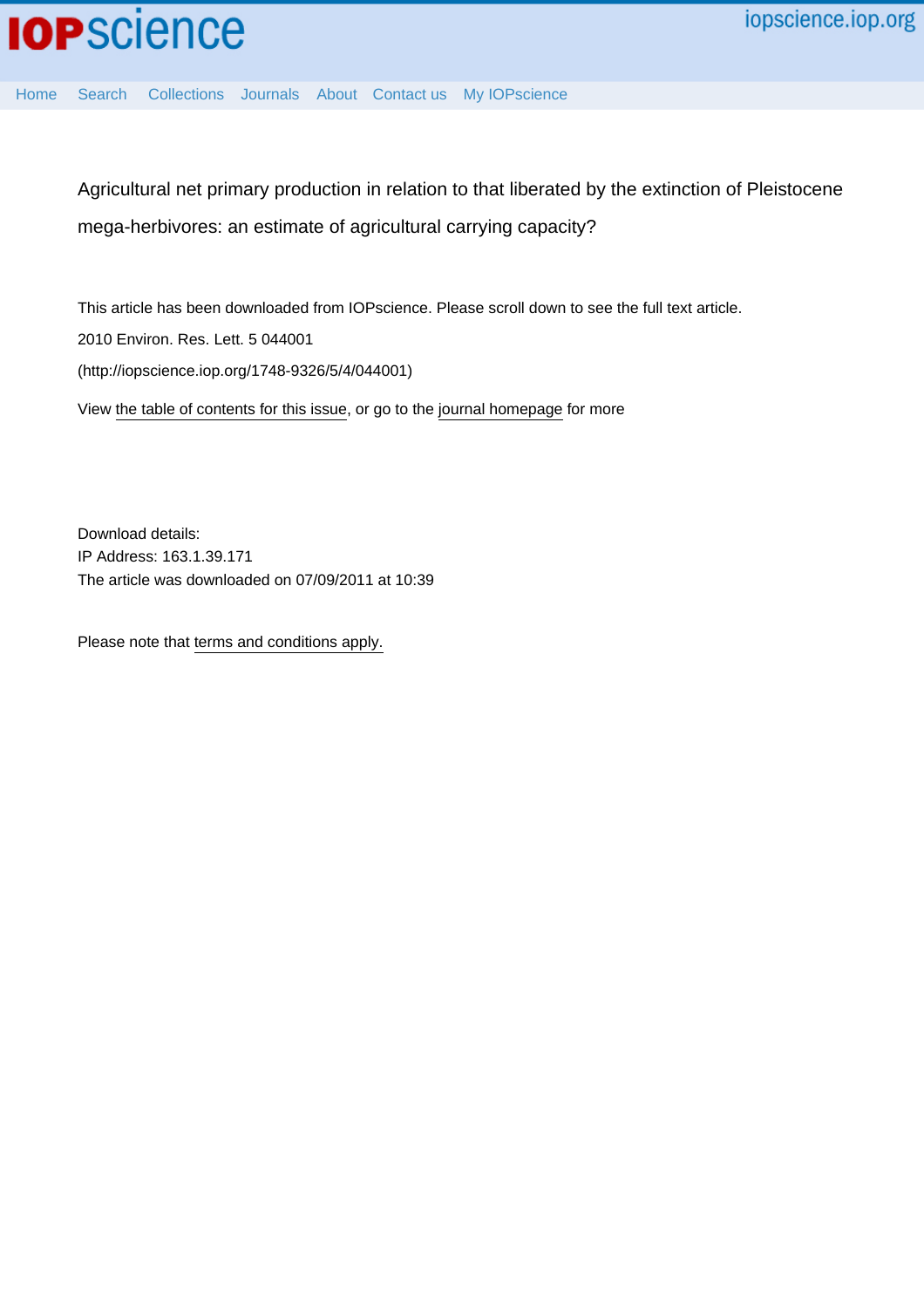Environ. Res. Lett. **5** (2010) 044001 (6pp) [doi:10.1088/1748-9326/5/4/044001](http://dx.doi.org/10.1088/1748-9326/5/4/044001)

# **Agricultural net primary production in relation to that liberated by the extinction of Pleistocene mega-herbivores: an estimate of agricultural carrying capacity?**

# **Christopher E Doughty**<sup>1</sup> **and Christopher B Field**

Department of Global Ecology, Carnegie Institution, Stanford, CA 94305, USA

E-mail: [chris.doughty@ouce.ox.ac.uk](mailto:chris.doughty@ouce.ox.ac.uk) and [cfield@ciw.edu](mailto:cfield@ciw.edu)

Received 17 June 2010 Accepted for publication 24 September 2010 Published 12 October 2010 Online at [stacks.iop.org/ERL/5/044001](http://stacks.iop.org/ERL/5/044001)

# **Abstract**

Mega-fauna (defined as animals *>*44 kg) experienced a global extinction with 97 of 150 genera going extinct by ∼10 000 years ago. We estimate the net primary production (NPP) that was liberated following the global extinction of these mega-herbivores. We then explore how humans, through agriculture, gradually appropriated this liberated NPP, with specific calculations for 800, 1850, and 2000 AD. By 1850, most of the liberated NPP had been appropriated by people, but NPP was still available in the Western US, South America and Australia. NPP liberated following the extinction of the mega-herbivores was ∼2*.*5% (∼1*.*4 (between 1.2 and 1.6) Pg yr<sup>-1</sup> of 56 Pg C yr<sup>-1</sup>; Pg: petagrams) of global terrestrial NPP. Liberated NPP peaked during the onset of agriculture and was sufficient for sustaining human agriculture until ∼320 (250–500) years ago. Humans currently use ∼6 times more NPP than was utilized by the extinct Pleistocene mega-herbivores.

**Keywords:** mega-fauna, extinctions, NPP, carrying capacity

# **1. Introduction**

The extinction of the Pleistocene mega-fauna (defined as animals *>*44 kg) is generally explained as driven by human over-hunting, climate change, or a combination of the two [\[1\]](#page-6-0). Animals occupying entire ecological roles went extinct, with 88% of mega-herbivore genera going extinct in Australia, 84% in South America, 72% in North America, 36% in Eurasia, and 18% in Africa [\[1\]](#page-6-0).

After this extinction episode, there was a global dearth in mega-fauna biomass [\[2\]](#page-6-1). This mega-fauna biomass eventually recovered to prior levels but was concentrated in humans and their livestock [\[2\]](#page-6-1). Humans developed agriculture, which enabled them to use a much larger percentage of NPP than hunter gatherers. [\[3\]](#page-6-2), and have higher population densities. Between about 10 500 and 4500 BP, agriculture based on domestication of wild plants arose independently in up to nine different geographic areas [\[4\]](#page-6-3) and on three separate continents  $\sim$ 10 000 years ago [\[4–6\]](#page-6-3). Agriculture quickly spread [\[7\]](#page-6-4), along with languages and cultures [\[4\]](#page-6-3), through many regions of the world.

Agriculture has greatly expanded its range over the past 10 000 years. Humans currently use or alter the productivity of between 23 [\[8\]](#page-6-5) and 40% [\[9\]](#page-6-6) of global terrestrial net primary production (NPP) (∼15.6 Pg C yr<sup>-1</sup>), of which 53% is harvested, 40% is from land-use-induced productivity changes, and 7% is from human-induced fires [\[8\]](#page-6-5). Globally, humans harvest  $\sim$ 8 Pg C yr<sup>-1</sup> of NPP (50% of this is for crops, 29% is for pastures, 11% is for forestry, 6% is for fires, and 4% is for infrastructure).

Global NPP is approximately  $\sim$ 105 Pg C yr<sup>-1</sup>, about evenly divided between land and sea [\[10\]](#page-6-7). The total amount of NPP can vary with global climate. For instance, between September 1997, an el Niño year, and August 2000, a la

<sup>&</sup>lt;sup>1</sup> Author to whom any correspondence should be addressed.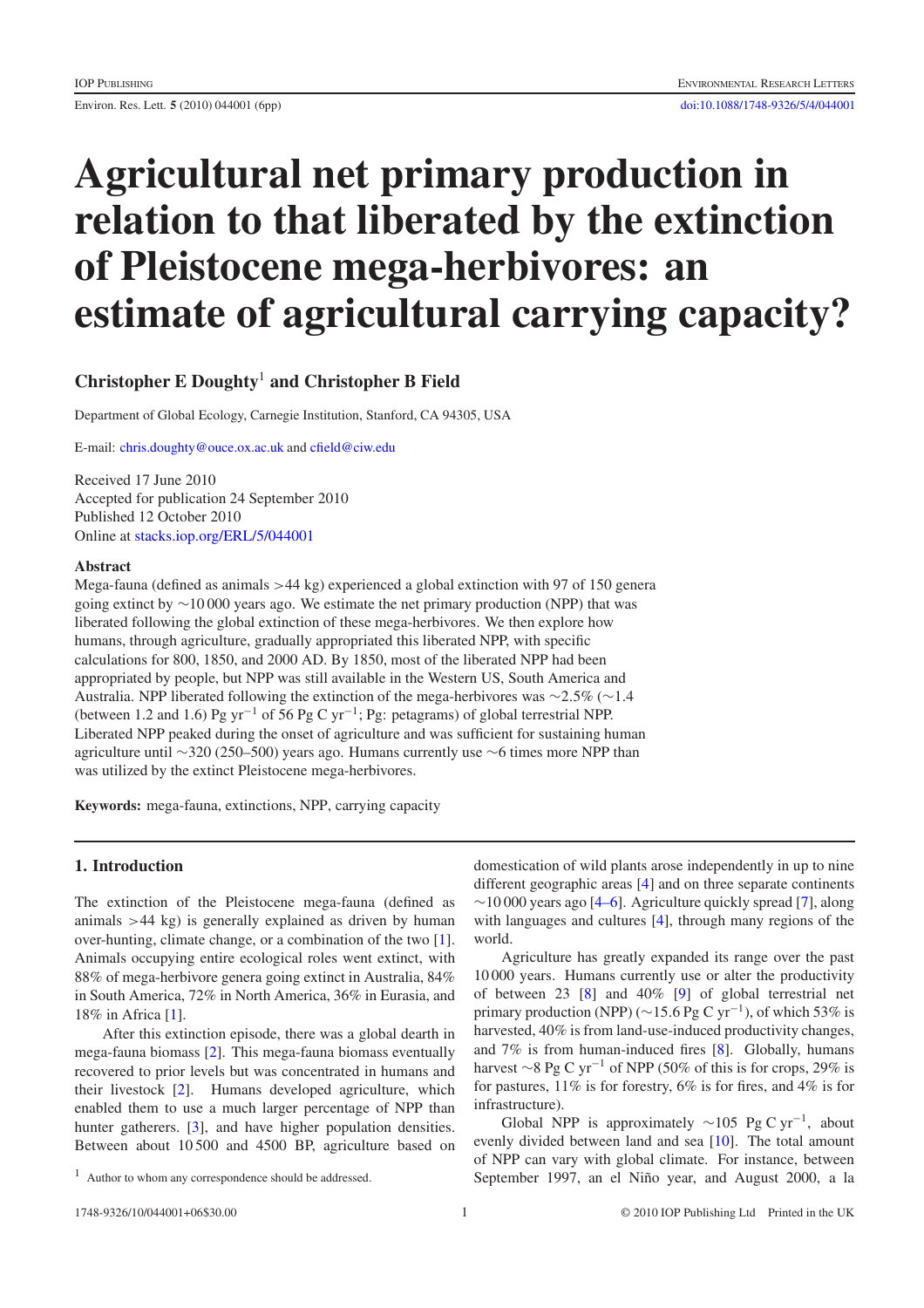<span id="page-2-0"></span>

**Figure 1.** A flow diagram showing the methodology for calculating NPP consumed by extinct mega-herbivores and how humans appropriated this NPP through agriculture.

Niña year, global NPP varied by 6 Pg C yr<sup>-1</sup> (from ~111 to 117 Pg C yr−1) [\[11\]](#page-6-8). However, this change in NPP mainly occurred because upwelling and nutrient concentrations in the ocean were modified by climate. Global land NPP had large regional changes between these periods but did not exhibit a clear global signal, leaving year to year global terrestrial NPP fairly constant.

As humans expand their populations and usage of NPP, there is much debate how to define human carrying capacity. Some view a world in which carrying capacity may be infinitely expandable due to technological innovation [\[12\]](#page-6-9). Others view carrying capacity from an ecological perspective where humans share global NPP with all other heterotrophs. This definition treats NPP as limited, but susceptible to change through subsidies of water and nutrients, increased planting densities, land degradation, or climate change.

Following the crash in mega-fauna biomass, much of the NPP that had been consumed by these animals may have become available for consumption, since the herbivores evolved to consume this NPP were no longer there. People now consume NPP through agriculture in regions where these mega-herbivores would have grazed had they not become extinct. Although humans can subsidize plant NPP, this is a very recent phenomena, and the NPP liberated following the extinction of the Pleistocene mega-herbivores may have represented a large resource to early man.

To estimate historical agricultural NPP as a fraction of the NPP that was previously utilized by mega-herbivores, we need the history of agricultural NPP, as well as estimates of consumption of NPP by mega-herbivores. We calculate the NPP that was consumed by mega-herbivores based on estimates of animal density and size, and of the scaling of food requirements with size and subtract this from potential Holocene and Pleistocene NPP. We compare this to global maps of past (800 and 1850 AD) [\[13\]](#page-6-10) and current (2000 AD) agricultural NPP [\[14\]](#page-6-11), and we estimate integrated globally averaged NPP utilization of extinct mega-herbivores and humans from 100 000 years ago to today. We ask the following questions:

- (1) When and where did people consume the NPP liberated by the extinction of the mega-herbivores?
- (2) Did historical agricultural NPP exceed that liberated by the extinction, and if so, when?

# **2. Material and methods**

## *2.1. NPP usage by extinct Pleistocene mega-herbivores*

We calculate NPP usage for each individual extinct species using animal biomass data from Smith *et al* (2003) [\[15\]](#page-6-12) (*N* = 5731 species) following the procedure of Barnosky (2008) [\[2\]](#page-6-1) (figure [1\)](#page-2-0). We used only herbivore species and did not use species in the orders Carnivora or Insectivora for our NPP calculations. To calculate caloric intake as a function of animal mass we used the metabolic mass equivalent scaling law where *M* is the mass of the animal  $[16]$ :

$$
Metabolic rate = M^{0.75}.
$$

We used the following relationship to estimate animal densities (number km−2) based on average large (*>*100 kg) mammal herbivore individual mass [\[17\]](#page-6-14)

$$
Log_{10}(density) = -0.44 \times log_{10}(M) + 1.01.
$$

Following Barnosky (2008) [\[2\]](#page-6-1), we assume that each species had a range of ∼8% of the continental area (Australia, Africa, Eurasia, North America, and South America, geographic ranges sizes were set to 7.8%, 8.6%, 8.1%, 8.2%, and 7.2% of the respective continental areas) [\[2,](#page-6-1) [18\]](#page-6-15). We multiplied the caloric needs of an individual of each species by its density and estimated continental range to get total liberated calories per continent, divided this by 3 kcal  $g^{-1}$  dry plant matter [\[19\]](#page-6-16) and assumed a 22.4% assimilation efficiency [\[20\]](#page-6-17), summed for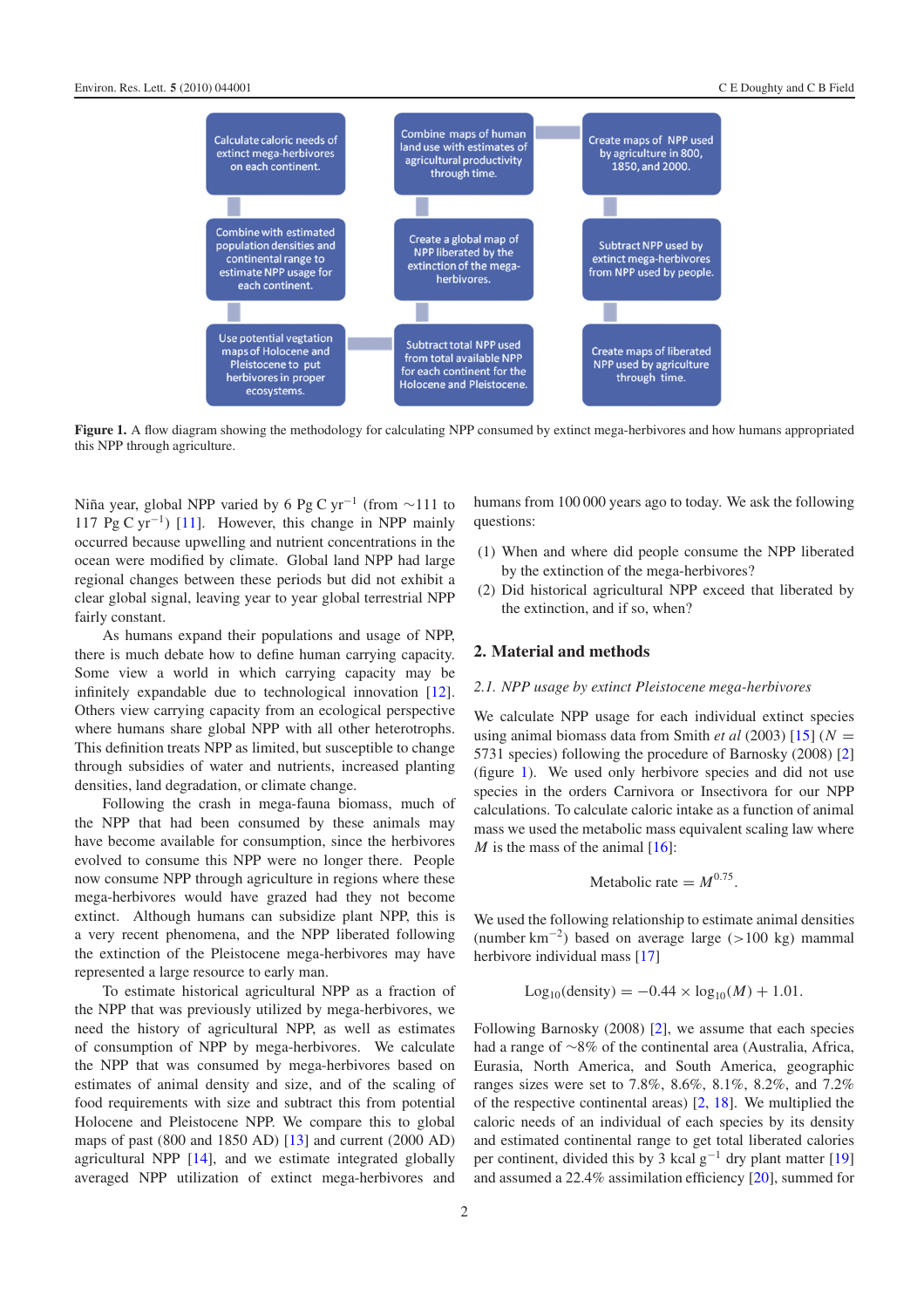<span id="page-3-0"></span>

| <b>Table 1.</b> Yield estimates for maize and wheat through time. |                                                  |                                            |                                                    |                                                    |  |  |  |
|-------------------------------------------------------------------|--------------------------------------------------|--------------------------------------------|----------------------------------------------------|----------------------------------------------------|--|--|--|
|                                                                   | Wild                                             | $4000 - 2000$ years ago                    | 50 years ago                                       | Today                                              |  |  |  |
| Wheat<br>Maize                                                    | $0.5 - 0.8$ t/ha [31]<br>$0.16 - 0.39$ t/ha [34] | 1.5–2 t/ha $[32]$<br>$0.5 - 0.6$ t/ha [35] | $1-2$ t/ha [33]<br>2.3–4.5 t/ha $\lceil 33 \rceil$ | $2-4$ t/ha [33]<br>4.8–9.4 t/ha $\lceil 33 \rceil$ |  |  |  |

all extinct species to calculate liberated NPP. Discarded plant mass represents a quarter to half of the mass consumed for elephants [\[21\]](#page-6-23), which we estimate at 30% of food NPP for all extinct mega-herbivores. To get per cent liberated NPP for each continent, we divide total continental liberated NPP by the continent's total potential NPP on grassland (for extinct savanna animals) and forest (for extinct forest animals) [\[8\]](#page-6-5) for the Holocene and the Pleistocene [\[22\]](#page-6-24). We use the Carnegie– Ames–Stanford approach (CASA) to calculate present day NPP [\[10\]](#page-6-7), results from the Lund–Potsdam–Jena dynamic vegetation model to calculate potential vegetation NPP [\[8\]](#page-6-5), and results from Crowley (1995) [\[22\]](#page-6-24) to calculate Pleistocene potential vegetation NPP [\[22\]](#page-6-24). We assume each species has the same continental range (∼7–9%) during the Holocene and the Pleistocene. To better understand temporal changes in NPP, we integrate globally averaged liberated NPP, starting from estimated extinction dates on different continents: Australia (50 000 BP), Africa (45 000 BP), Eurasia (12 000 BP), North America (12 000 BP), South America (10 000 BP) [\[1\]](#page-6-0).

## *2.2. NPP usage by humans*

We calculate human-used NPP in two ways: one based on population estimates from 10 000 years ago to the present [\[23\]](#page-6-25), and one based on land use maps from 800, 1850 [\[13\]](#page-6-10), and 2000 AD [\[14\]](#page-6-11). To calculate NPP based on human population estimates we assume an average human caloric intake of 2200 kcal day<sup>-1</sup>. In 2000 AD, humans harvested a net 8*.*16 Pg C yr−<sup>1</sup> NPP [\[8\]](#page-6-5) to support ∼6 billion humans. This is a 20% efficiency (6  $\times$  10<sup>9</sup> people  $\times$  2200 calories per person per day  $\times$  365 days/3 g per kcal). We assumed that all population growth after 10 000 years ago was in agricultural populations [\[24\]](#page-6-26).

To estimate yield changes since the origin of agriculture, we use yield changes through time for two important crops, maize and wheat [\[25\]](#page-6-27). We estimate changing agricultural efficiency by comparing yields of maize and wheat from  $~\sim$ 10 000, 3000, 50 BP and current day (table [1\)](#page-3-0). We assume a linear change in yield between each period. We assume that yields in the new world had the efficiency of maize, and yields in the old world had the efficiency of wheat. Based on 1850 demographic trends, we assume that the old world had 95% of the population and the new world had 5% of the population. Agricultural efficiency increases with time with 95% of the population having the efficiency of wheat and 5% having the efficiency of corn.

For the years 800, 1850, and 2000, we convert percentage land use to NPP for each grid cell. In agricultural regions, people currently consume ∼48% of potential vegetation NPP (on average 296 g C m<sup>-2</sup> yr<sup>-1</sup> harvested of 611 g C m<sup>-2</sup> yr<sup>-1</sup> potential NPP) [\[8\]](#page-6-5). In pastoral regions, people currently consume ∼8% of potential vegetation NPP (on average 41 g C m<sup>-2</sup> yr<sup>-1</sup> harvested of 486 g C m<sup>-2</sup> yr<sup>-1</sup> potential NPP) [\[8\]](#page-6-5). In the past, agriculture was less efficient [\[26\]](#page-6-28). We assume NPP harvested globally in agricultural regions in 800 and 1850 is similar to NPP currently harvested regionally in sub-Saharan Africa. The harvest factor (crop residue/primary crop harvest) for grains, rice, and corn in sub-Saharan Africa was 2.4 compared to 1.9 averaged over the globe (table 7 of the supporting information of Haberl *et al* (2007) [\[8\]](#page-6-5)). Based on this ratio, if people, on average, harvest 296 g C m<sup>-2</sup> yr<sup>-1</sup> of NPP currently [\[8\]](#page-6-5), in 800 and 1850 they would harvest 228 g C m−<sup>2</sup> yr−<sup>1</sup> (296/*(*2*.*4*/*1*.*9*)*), or 37% of potential NPP.

#### *2.3. Sensitivity analysis*

We varied our assumptions to estimate reasonable upper and lower bounds of our calculations. We varied potential NPP digested by people between 18 and 22%, from 20% (8.16 Pg C yr<sup>-1</sup> NPP [\[8\]](#page-6-5) for  $\sim$ 6 billion humans), population ratios of new and old world (2–15% of global population residing in the new world), total human population estimates (increasing and decreasing early populations by 10%), mega-herbivore food assimilation efficiency [\[20\]](#page-6-17) (20–25% of eaten NPP digested), mega-herbivore food wastage (10–40% of eaten NPP), and average continental area occupied by megafauna (7–9% of continental area). We calculated the date when humans utilized globally averaged liberated NPP for the upper and lower bound of each variable and averaged all upper bound dates and all lower bound dates separately to estimate a range.

# **3. Results**

Liberated NPP following the extinction of the Pleistocene mega-herbivores was not evenly distributed. The uneven distribution was driven mainly by differing percentages of the continent's mega-fauna to go extinct, percentage grassland land cover, and total continental NPP (table [2\)](#page-4-0). South America had the most liberated NPP,  $0.48 \pm 0.072$  Pg C yr<sup>-1</sup>, because of its high NPP and high extinction percentage (table [2\)](#page-4-0). North America was next with 0*.*31±0*.*041 Pg C yr−1, followed by Eurasia with  $0.28 \pm 0.036$  Pg C yr<sup>-1</sup>, Africa  $0.19 \pm 0.025$  Pg C yr<sup>-1</sup> and Australia  $0.10 \pm 0.013$  Pg C yr<sup>-1</sup>. Standard deviations are calculated as differences between the sensitivity runs. These continental averages hide much regional diversity (figure [2\)](#page-4-1). North America has a large percentage liberated grassland NPP because of a combination of high total liberated NPP and small grassland range during the Pleistocene. As grasslands shrunk in South America, Australia and Eurasia during the Holocene, percentage liberated NPP increased. Percentage liberated NPP decreased substantially in North America as glaciers melted and grassland ranges expanded.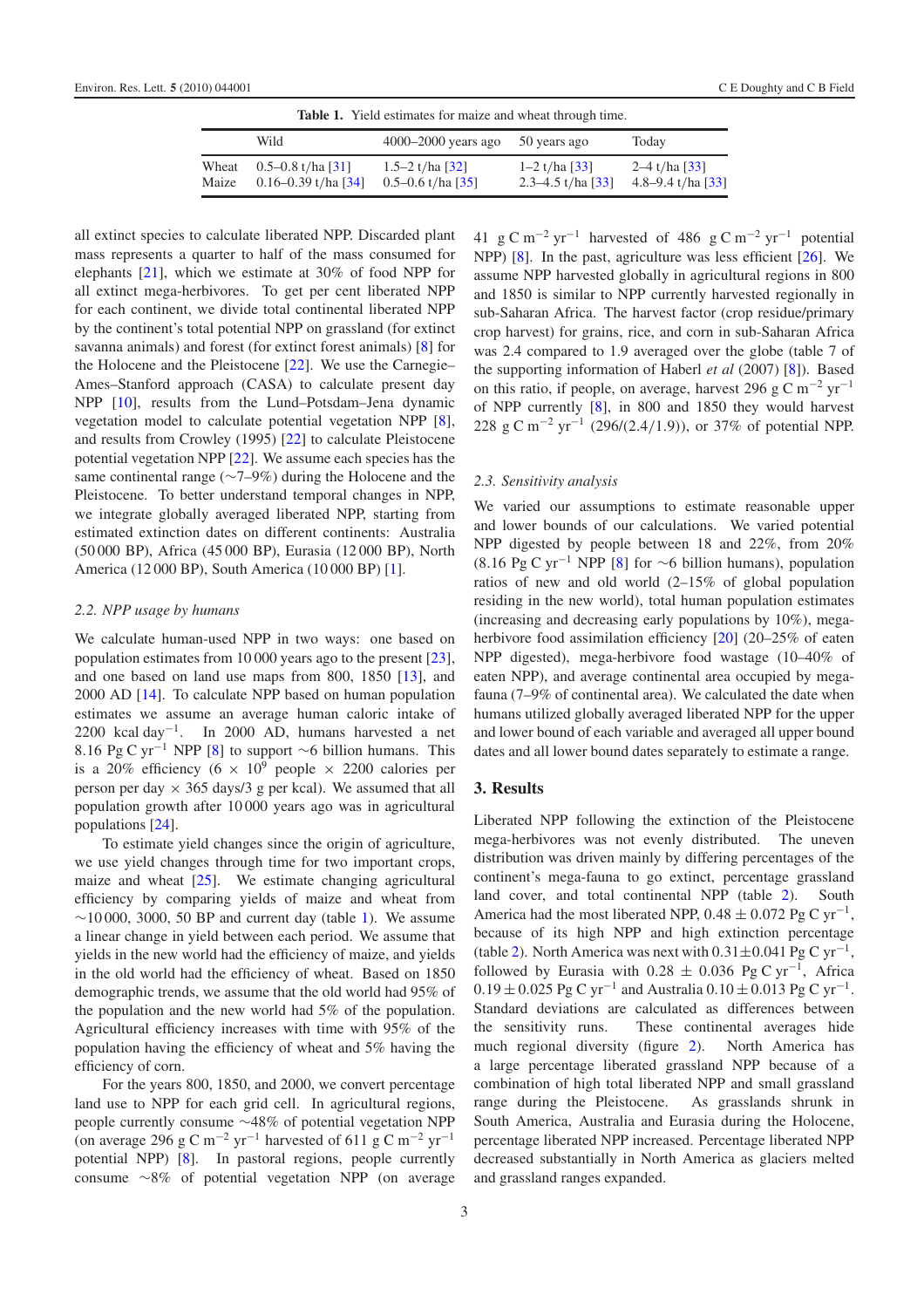<span id="page-4-1"></span>

<span id="page-4-0"></span>**Figure 2.** (top left) NPP liberated following the extinction of the mega-herbivores. Liberated NPP subtracted from agricultural and pastoral NPP in 800 AD (top right), 1850 AD (bottom left), 2000 AD (bottom right). Rectangular borders appear because of differences in model resolution.

Table 2. Percentage of mega-fauna to go extinct [\[1\]](#page-6-0), per cent of continental area covered by grasslands in the Pleistocene [\[22\]](#page-6-24), NPP ( $\pm$ sd between sensitivity studies) liberated following the extinction of the mega-herbivores, liberated grassland NPP divided by total grassland NPP in the Pleistocene and Holocene for each continent.

|                                                   | Eurasia          | North America    | South America    | Australia        | Africa           |
|---------------------------------------------------|------------------|------------------|------------------|------------------|------------------|
| Extinction per cent $[1]$ (%)                     | 36               |                  | 84               | 88               |                  |
| Per cent grassland in Pleistocene $[22]$ (%)      | 52               |                  | -87              | 81               | 58               |
| Liberated NPP (Pg C $yr^{-1}$ )                   | $0.28 \pm 0.036$ | $0.31 \pm 0.041$ | $0.48 \pm 0.072$ | $0.10 \pm 0.013$ | $0.19 \pm 0.025$ |
| $\%$ liberated grassland NPP Pleistocene ( $\%$ ) |                  | 38               |                  |                  |                  |
| $\%$ liberated grassland NPP Holocene ( $\%$ )    |                  |                  |                  |                  |                  |

To understand how people used this liberated NPP spatially, we subtracted global maps of liberated NPP from maps of NPP used by humans in agricultural and pastoral regions during current (2000 AD) [\[14\]](#page-6-11) and historical (800 and 1850 AD) [\[13\]](#page-6-10) times. Agricultural regions and regions of liberated NPP often overlap (figure [2\)](#page-4-1). By 800 AD, much liberated NPP had been utilized in Eurasia and the Americas because agricultural land use was concentrated in these regions, but much of the rest of the world still had liberated NPP (figure [2\)](#page-4-1). However, by 1850, populations had increased sufficiently that agriculture in much of Eurasia and parts of Africa had exceeded NPP liberated due to the extinction of the mega-herbivores. There are very few global regions today where appropriated NPP does not exceed NPP liberated following the extinction of the mega-herbivores.

To understand how people used this liberated NPP temporally, we integrated liberated NPP for the entire Earth from 100 000 BP to today. Before the origin of agriculture (∼10 000 YBP), a total of 2.5% (∼1*.*4 Pg C yr−<sup>1</sup> (between 1.2 and 1.6 Pg C yr<sup>-1</sup>) of ∼56 Pg C yr<sup>-1</sup>) (figure [3\)](#page-5-0) [\[10\]](#page-6-7) of

global terrestrial NPP was liberated following the extinction of the mega-herbivores. This NPP was gradually appropriated by people following the origin of agriculture. Liberated NPP peaked when agriculture developed and was on average completely utilized by humanity by ∼320 years ago (between  $\sim$ 250 and 500 ybp). Present day agriculture utilizes  $\sim$ 6 times more NPP than was used by the extinct mega-herbivores.

## **4. Discussion**

Agriculture-based societies use a much higher percentage of NPP than hunter gatherer societies, who use, on average, only  $0.01-0.001\%$  of NPP in a given area  $[3]$ . Once human society could use a similar percentage of NPP as herbivores, total mega-fauna biomass (including humans) recovered to pre-extinction levels. This recovery was, however, attained almost exclusively by adding human and livestock biomass, with the biomass of non-human mega-fauna almost unchanged [\[2\]](#page-6-1). Before the extinctions, NPP utilization was distributed among many herbivore species, each with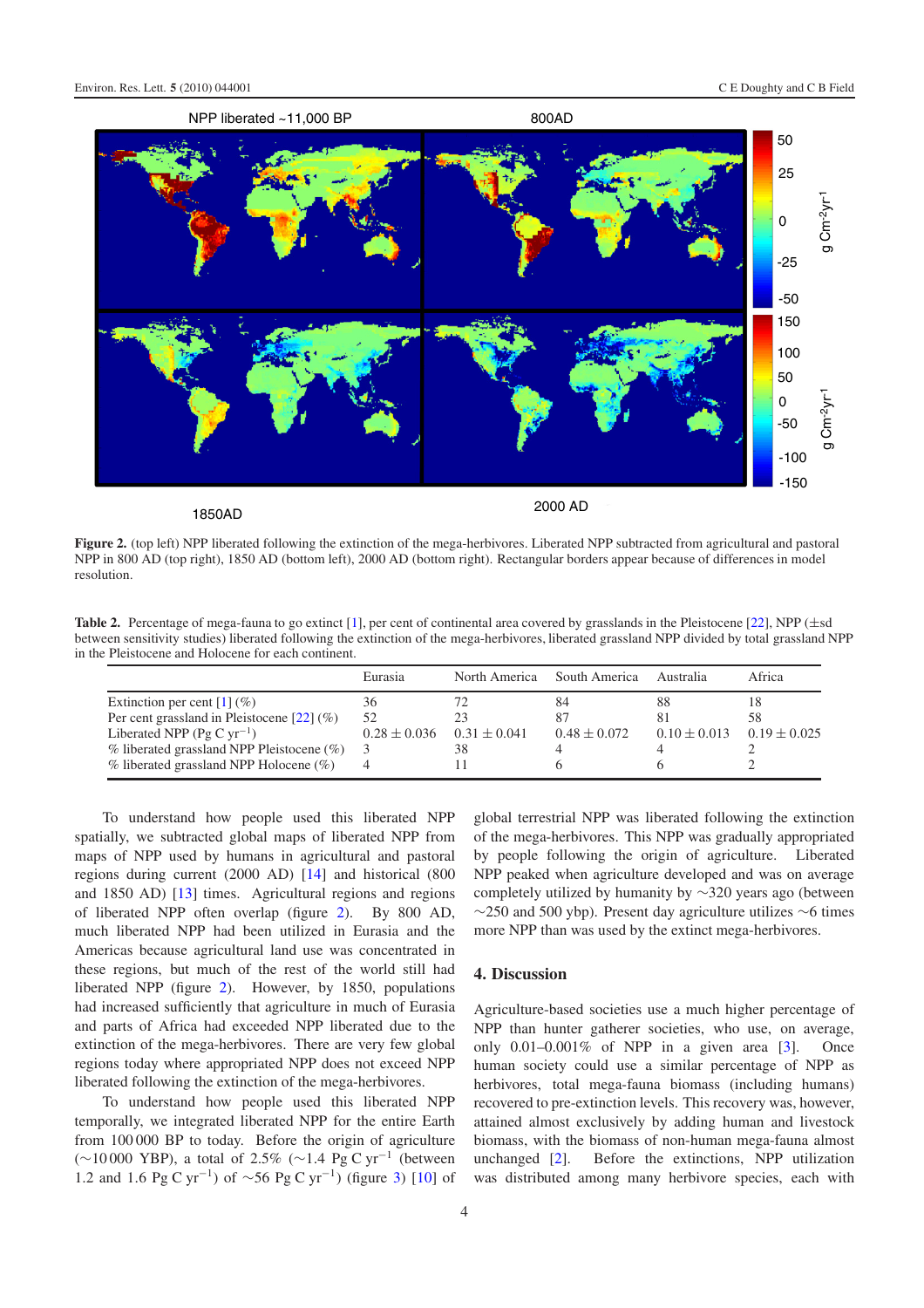<span id="page-5-0"></span>

**Figure 3.** Globally integrated liberated NPP and NPP appropriated by people through agriculture and livestock grazing. Prior to the extinctions, 100 000 years ago, we assume no liberated NPP. The gray box indicates a window of time the agriculture is thought to have been developed independently in several regions worldwide [\[4\]](#page-6-3). Note the changing scale below zero on the *y* axis. Thick black line is our best estimate while the thin black lines are the results of the sensitivity studies.

a relatively narrow ecological niche. But following the extinctions, this NPP was utilized by one species, humans, who utilized this liberated NPP through agriculture and livestock.

In 800 AD, world population was approximately 220 million, and liberated NPP had been utilized in parts of Europe, India and China where populations were concentrated. By 1850 AD, global populations had increased to ∼1*.*2 billion, and liberated NPP had been appropriated in much of Eurasia and Africa, but was still available in much of Australia, South America, and western North America. This availability of NPP may have contributed, among other reasons, to the movement of Eurasians to these regions. Today, liberated NPP has been appropriated in most of the world and NPP usage through agriculture vastly exceeds that which had been consumed by the mega-herbivores. Humans have exceeded this NPP usage by replacing natural ecosystems with agro-ecosystems that are often subsidized by irrigation and fossil fuel energy sources [\[2\]](#page-6-1).

In our calculations, we conservatively estimate that megaherbivores have no impact on forest and savanna distributions and assume that the Holocene distributions of the megaherbivores are based only on Holocene potential vegetation maps. Mega-herbivores, such as elephants, however, have a large impact on tree cover in savanna regions in Africa [\[27\]](#page-6-29). We, therefore, may have underestimated grassland regions and the potential range of the mega-herbivores in our calculations.

In this letter, we intended to capture broad trends in how humans appropriated liberated NPP through agriculture. Our methods of estimating NPP used by mega-herbivores are subject to similar shortcomings as Barnosky (2008) [\[2\]](#page-6-1). Future studies could refine the methods with more accurate regional estimates of mega-herbivore continental ranges and densities and more accurate regional estimates of human appropriated NPP (HANPP). There is much regional variety in HANPP. For instance, HANPP has declined in the UK from 71% in 1800 to 68% today [\[28\]](#page-6-30), while HANPP in the Philippines has risen from 35% in 1910 to 60% today [\[29\]](#page-6-31).

# *4.1. Can this method constrain agricultural carrying capacity?*

Global, terrestrial primary production in the absence of humans, would be 65*.*5 Pg C yr−1, somewhat larger than the current global terrestrial NPP, estimated at 59*.*2 Pg C yr−<sup>1</sup> [\[8\]](#page-6-5). Through agriculture, humans have decreased global NPP by  $\sim$ 6 Pg C yr<sup>-1</sup>, partly through decreasing the length of the effective growing season and partly through degradation. Irrigation and fertilization can increase NPP, and these processes are increasingly shifting the upper limits of agricultural NPP [\[8\]](#page-6-5). However, this loss and gain of NPP is a relatively recent phenomena and in the early phases of the development of agriculture, the role of humans in decreasing NPP was probably small, and the liberated NPP represented a significant resource.

Herbivores will generally consume between 1 and 10% of NPP depending on the ecosystem, with larger percentages consumed in productive grasslands [\[30\]](#page-6-32). There is a constant arms race between plants and herbivores that keeps herbivores from consuming all plant NPP. Plants are constantly evolving strategies to avoid being eaten by herbivores such as by accumulating selenium or silica in their leaves [\[30\]](#page-6-32). Every defense sets the stage for a new attack by herbivores, which in turn provide a new opportunity for a defense, leading to speciation of plants and herbivores. Eventually, an ecological balance is achieved with a set percentage of NPP utilized by herbivores.

The balance of NPP consumption between herbivores and plants was removed following the extinction of the Pleistocene mega-herbivores. Prior to those extinctions, mega-herbivores consumed a certain percentage of global NPP. This percentage was determined over time as plants evolved defenses to avoid herbivory. Humans manipulate plants in their consumption of NPP in a fundamentally different way than the megaherbivores manipulate plants in their consumption of NPP. Humans actively manipulate crop genetics by selecting the crops that provide the most edible parts and therefore, the plants that reproduce are often those with the highest portion of edible NPP. The evolutionary incentives for the plants eaten by herbivores are exactly the opposite. Plants that evolve defenses against herbivores to avoid being eaten are often those with an evolutionary advantage. Therefore, humans seem unlikely to be constrained to use the same percentage NPP as was used by the extinct Pleistocene mega-herbivores.

Human agricultural carrying capacity is related to the NPP liberated following the extinction of the Pleistocene megaherbivores, but not as a one to one NPP trade-off. Instead, the extinction of the Pleistocene mega-herbivores may be important because agriculture and domestic animal grazing was able to flourish in the absence of competitive herbivory. The Pleistocene extinctions may also be important in helping to explain why agriculture and the grazing of livestock